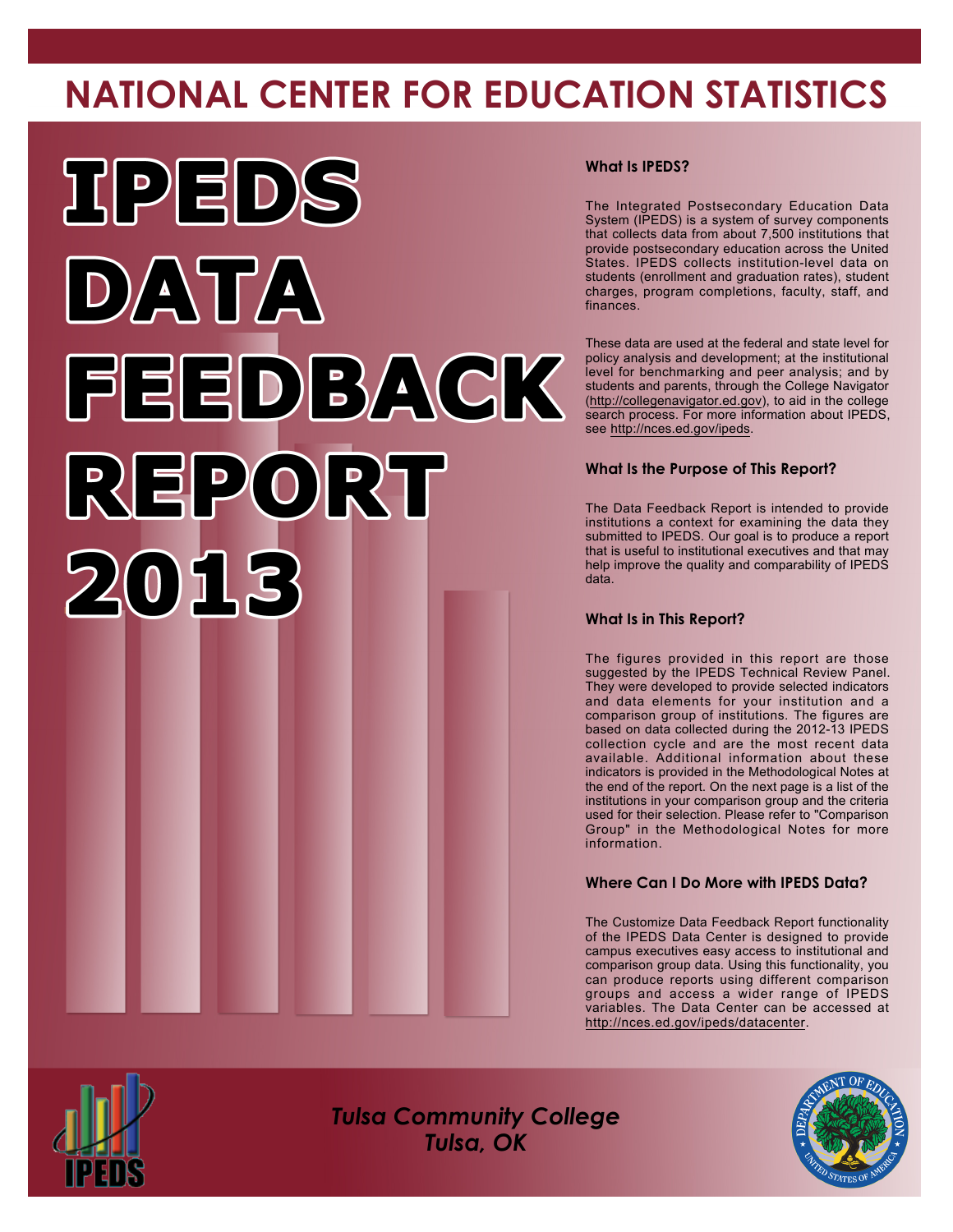#### **COMPARISON GROUP**

Comparison group data are included to provide a context for interpreting your institution's statistics. If your institution did not define a Custom Comparison Group for this report by July 15, NCES selected a comparison group for you. (In this case, the characteristics used to define the comparison group appears below.) The Customize DFR functionality on the IPEDS Data Center [\(http://nces.ed.gov/ipeds/datacenter/\)](http://nces.ed.gov/ipeds/datacenter/) can be used to reproduce the figures in this report using different peer groups.

The custom comparison group chosen by Tulsa Community College includes the following 35 institutions:

- Austin Community College District (Austin, TX)
- Bunker Hill Community College (Boston, MA)
- Central New Mexico Community College (Albuquerque, NM)
- Central Piedmont Community College (Charlotte, NC)
- City College of San Francisco (San Francisco, CA)
- Columbus State Community College (Columbus, OH)
- Community College of Allegheny County (Pittsburgh, PA)
- Community College of Denver (Denver, CO)
- Cuyahoga Community College District (Cleveland, OH) Delgado Community College (New Orleans, LA)
- Des Moines Area Community College (Ankeny, IA)
- El Paso Community College (El Paso, TX)
- Erie Community College (Buffalo, NY)
- Essex County College (Newark, NJ)
- Glendale Community College (Glendale, AZ)
- Hillsborough Community College (Tampa, FL)
- Houston Community College (Houston, TX)
- Jefferson Community and Technical College (Louisville, KY)
- Lone Star College System (The Woodlands, TX)
- Long Beach City College (Long Beach, CA)
- Mesa Community College (Mesa, AZ)
- Metropolitan Community College Area (Omaha, NE)
- Milwaukee Area Technical College (Milwaukee, WI)
- Oklahoma City Community College (Oklahoma City, OK)
- Owens Community College (Perrysburg, OH)
- Paradise Valley Community College (Phoenix, AZ)
- Pima Community College (Tucson, AZ)
- Portland Community College (Portland, OR)
- Rose State College (Midwest City, OK)
- Saint Louis Community College (Saint Louis, MO)
- Salt Lake Community College (Salt Lake City, UT)
- San Joaquin Delta College (Stockton, CA)
- Southwest Tennessee Community College (Memphis, TN)
- Tarrant County College District (Fort Worth, TX)
- Wayne County Community College District (Detroit, MI)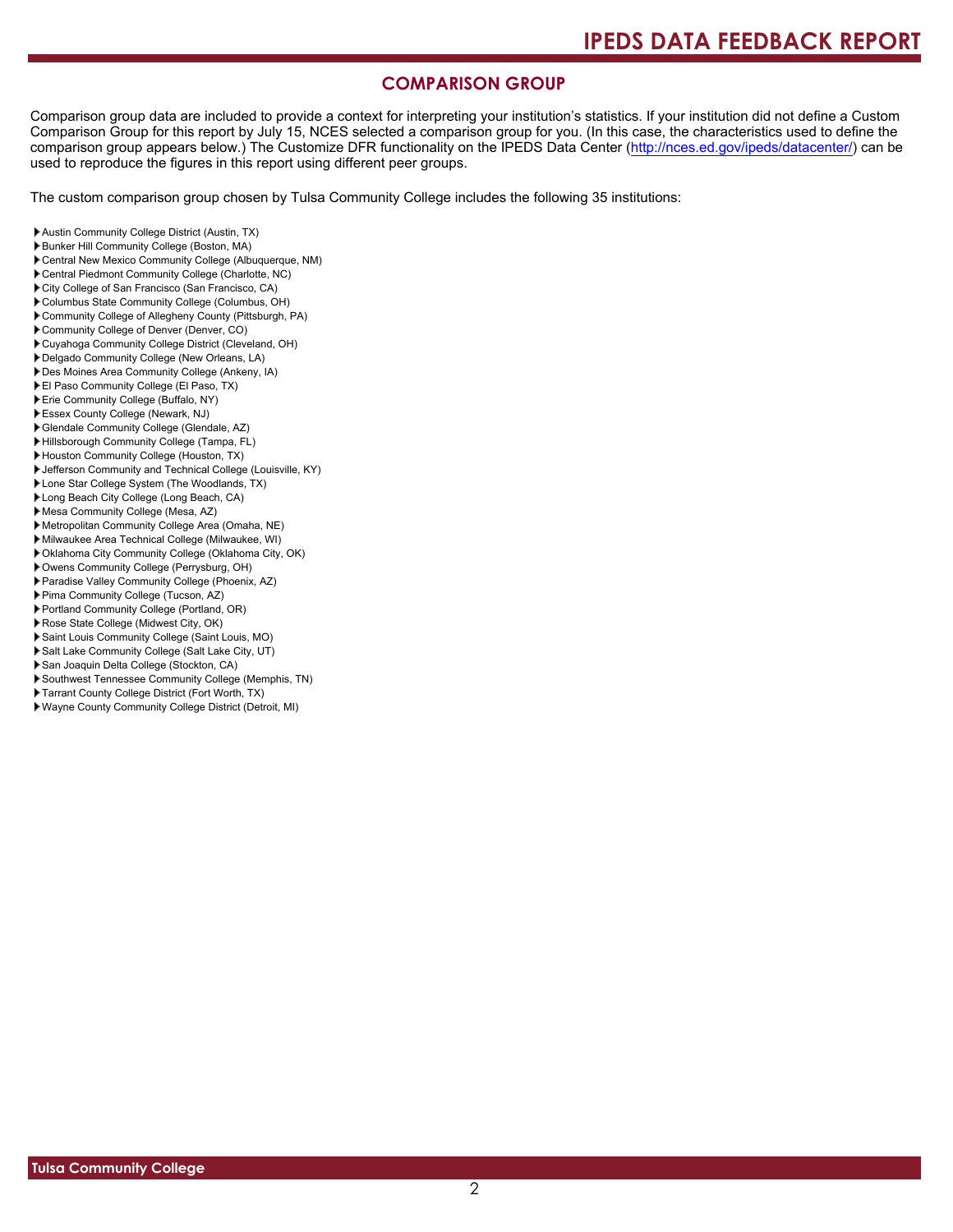#### **Figure 1. Percent of all students enrolled, by race/ethnicity and percent of students who are women: Fall 2012**



NOTE: For more information about disaggregation of data by race and ethnicity, please see the Methodological Notes at the end of this report. Median values for the comparison group will not add to 100 percent. See "Use of Median Values for Comparison Group" in the Methodological Notes at the end of this report for how median values are determined. N is the number of institutions in the comparison group.

SOURCE: U.S. Department of Education, National Center for Education Statistics, Integrated Postsecondary Education Data System (IPEDS): Spring 2013, Fall Enrollment component.

#### **Figure 2. Unduplicated 12-month headcount (2011-12), total FTE enrollment (2011-12), and full- and part-time fall enrollment (Fall 2012)**

#### **Figure 3. Number of subbaccalaureate degrees and certificates awarded, by level: 2011-12**



NOTE: For details on calculating full-time equivalent (FTE) enrollment, see Calculating FTE in the Methodological Notes at the end of this report. N is the number of institutions in the comparison group.

SOURCE: U.S. Department of Education, National Center for Education Statistics, Integrated Postsecondary Education Data System (IPEDS): Fall 2012, 12-month Enrollment component and Spring 2013, Fall Enrollment component.



Your institution Comparison Group Median (N=35) NOTE: N is the number of institutions in the comparison group.

SOURCE: U.S. Department of Education, National Center for Education Statistics, Integrated Postsecondary Education Data System (IPEDS): Fall 2012, Completions component.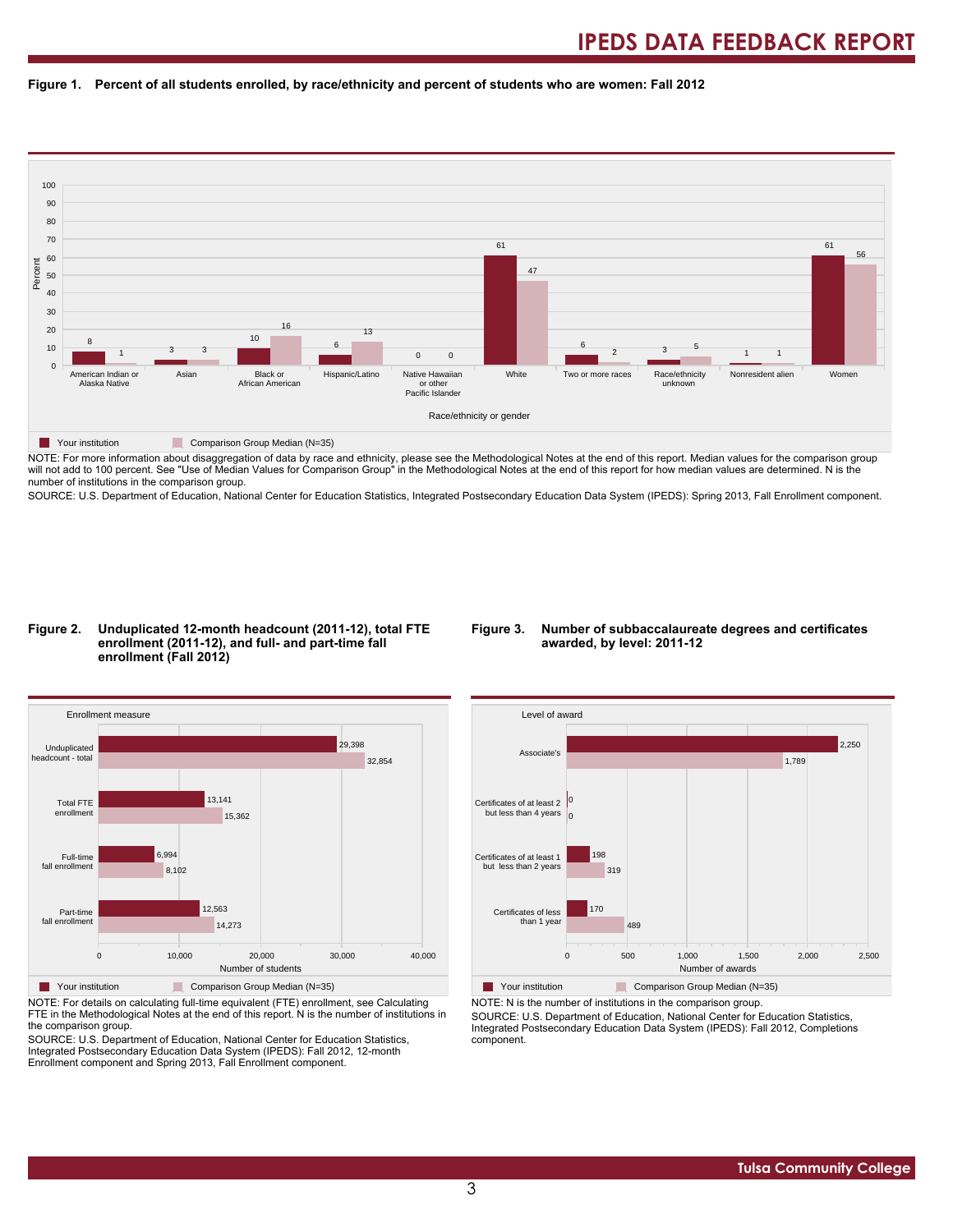**Figure 4. Academic year tuition and required fees for full-time, first-time, degree/certificate-seeking undergraduates: 2009-10--2012-13**



NOTE: The tuition and required fees shown here are the lowest reported from the categories of in-district, in-state, and out-of-state. N is the number of institutions in the comparison group.

SOURCE: U.S. Department of Education, National Center for Education Statistics, Integrated Postsecondary Education Data System (IPEDS): Fall 2012, Institutional Characteristics component.

**Figure 6. Percent of full-time, first-time degree/certificate-seeking undergraduate students who received grant or scholarship aid from the federal government, state/local government, or the institution, or loans, by type of aid: 2011-12**



NOTE: Any grant aid above includes grant or scholarship aid from the federal government, state/local government, or the institution. Federal grants includes Pell grants and other federal grants. Any loans includes federal loans and other loans to students. For details on how students are counted for financial aid reporting, see Cohort Determination in the Methodological Notes at the end of this report. N is the number of institutions in the comparison group.

SOURCE: U.S. Department of Education, National Center for Education Statistics, Integrated Postsecondary Education Data System (IPEDS): Winter 2012-13, Student Financial Aid component.





NOTE: Average net price is for full-time, first-time, degree/certificate-seeking undergraduate students and is generated by subtracting the average amount of federal, state/local government, and institutional grant and scholarship aid from the total cost of attendance. For public institutions, this includes only students who paid the in-state or indistrict tuition rate. Total cost of attendance is the sum of published tuition and required fees, books and supplies, and the average room and board and other expenses. For more information, see the Methodological Notes at the end of this report. N is the number of institutions in the comparison group.

SOURCE: U.S. Department of Education, National Center for Education Statistics, Integrated Postsecondary Education Data System (IPEDS): Fall 2012, Institutional Characteristics component; Winter 2012-13, Student Financial Aid component.





NOTE: Any grant aid above includes grant or scholarship aid from the federal government, state/local government, or the institution. Federal grants includes Pell grants and other federal grants. Any loans includes federal loans and other loans to students. Average amounts of aid were calculated by dividing the total aid awarded by the total number of recipients in each institution. N is the number of institutions in the comparison group. SOURCE: U.S. Department of Education, National Center for Education Statistics, Integrated Postsecondary Education Data System (IPEDS): Winter 2012-13, Student Financial Aid component.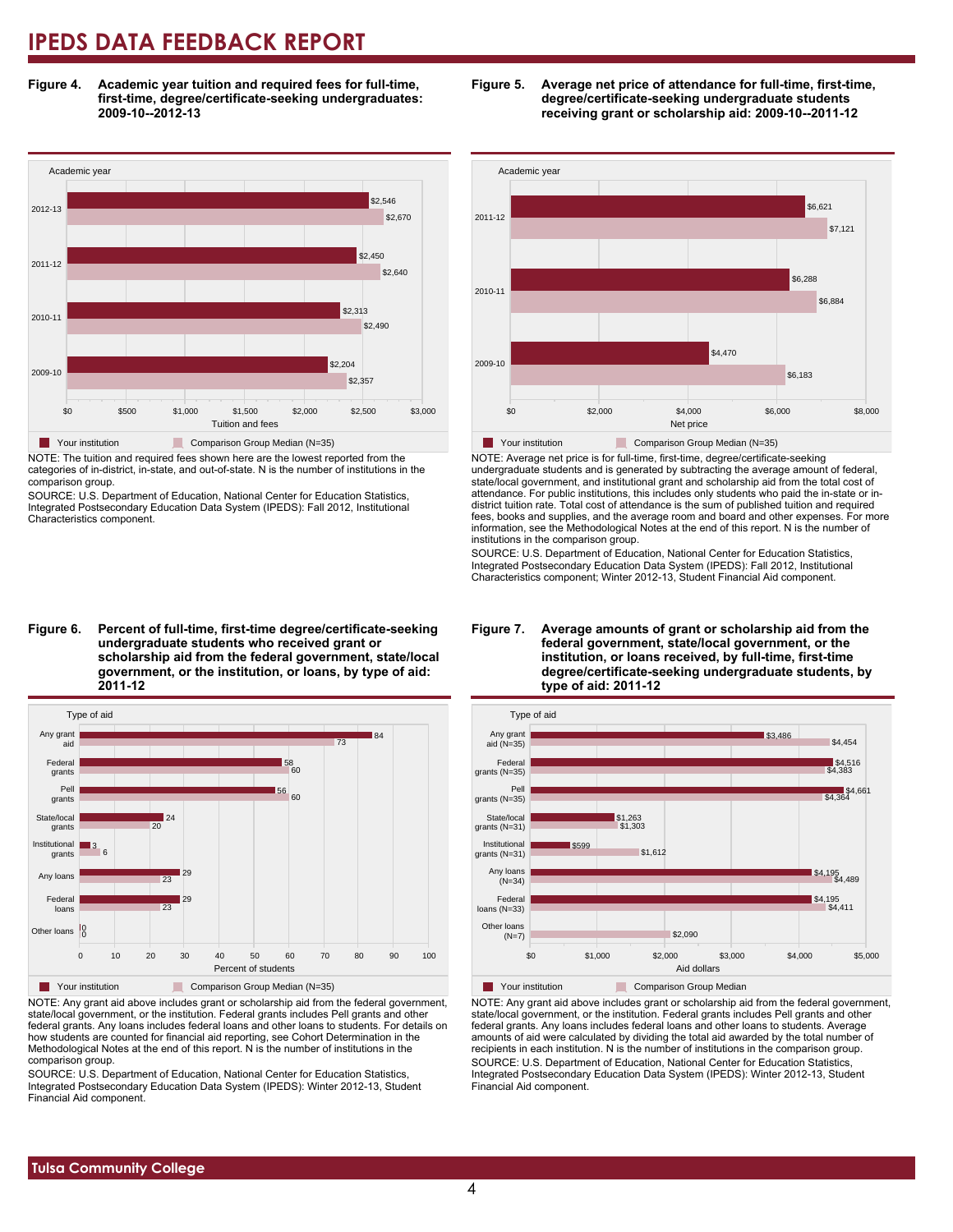**Figure 8. Percent of all undergraduates receiving aid by type of aid: 2011-12**

**Figure 9. Average amount of aid received by all undergraduates, by type of aid: 2011-12**



NOTE: Any grant aid above includes grant or scholarship aid from the federal government, state/local government, the institution, or other sources. Federal loans includes only federal loans to students. N is the number of institutions in the comparison group. SOURCE: U.S. Department of Education, National Center for Education Statistics, Integrated Postsecondary Education Data System (IPEDS): Winter 2012-13, Student Financial Aid component.



NOTE: Any grant aid above includes grant or scholarship aid from the federal government, state/local government, the institution, or other sources. Federal loans includes federal loans to students. Average amounts of aid were calculated by dividing the total aid awarded by the total number of recipients in each institution. N is the number of institutions in the comparison group.

SOURCE: U.S. Department of Education, National Center for Education Statistics, Integrated Postsecondary Education Data System (IPEDS): Winter 2012-13, Student Financial Aid component.

#### **Figure 10. Graduation rate and transfer-out rate (2009 cohort); graduation rate cohort as a percent of total entering students, and retention rates of first-time students (Fall 2012)**



NOTE: Graduation rate cohort includes all full-time, first-time, degree/certificate-seeking undergraduate students. Entering class includes all students coming to the institution for the first time. Graduation and transfer-out rates are the Student Right-to-Know rates. Only institutions with a mission to prepare students to transfer are required to report transfers out. Retention rates are measured from the fall of first enrollment to the following fall. For more information, see the Methodological Notes. N is the number of institutions in the comparison group.

SOURCE: U.S. Department of Education, National Center for Education Statistics, Integrated Postsecondary Education Data System (IPEDS): Spring 2013, Graduation Rates component and Fall Enrollment component.

#### **Figure 11. Graduation rates of full-time, first-time, degree/ certificate-seeking undergraduates within normal time, and 150% and 200% of normal time to completion: 2008 cohort**



NOTE: The 150% graduation rate is the Student Right-to-Know (SRK) rates; the Normal time and 200% rates are calculated using the same methodology. For more information see the Methodological Notes at the end of the report. N is the number of institutions in the

comparison group. SOURCE: U.S. Department of Education, National Center for Education Statistics,

Integrated Postsecondary Education Data System (IPEDS): Spring 2013, 200% Graduation Rates component.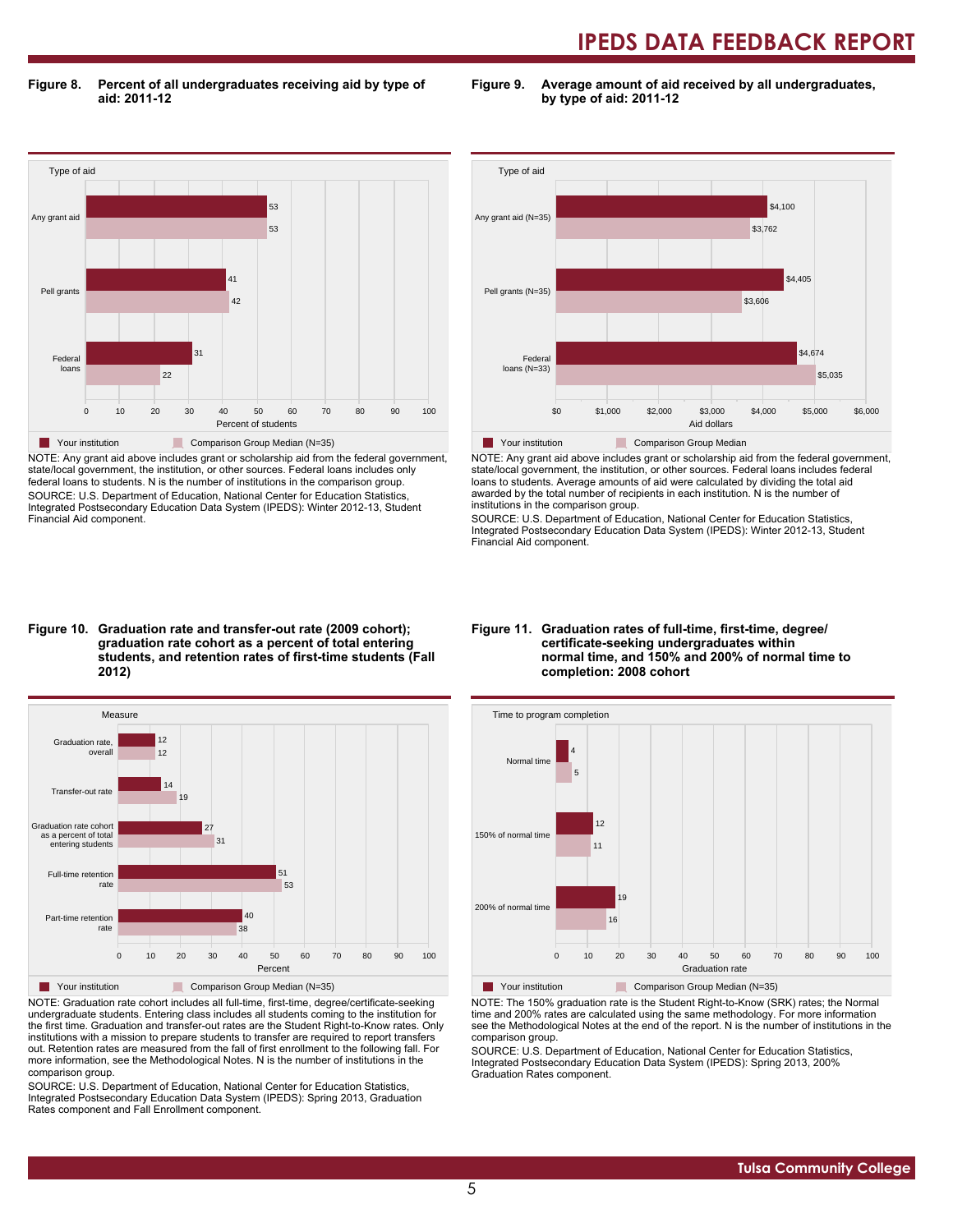**Figure 12. Full-time equivalent staff, by occupational category: Fall 2012**



NOTE: Graduate assistants are not included in this figure. For information on the calculation of FTE of staff, see the Methodological Notes. N is the number of institutions in the comparison group.

SOURCE: U.S. Department of Education, National Center for Education Statistics, Integrated Postsecondary Education Data System (IPEDS): Winter 2012-13, Human Resources component.





NOTE: Average salaries of full-time instructional non-medical staff equated to 9-month contracts was calculated by multiplying the average monthly salary by 9. The average monthly salary was calculated by dividing the total salary outlays by the total number of months covered by staff on 9, 10, 11 and 12-month contracts.

SOURCE: U.S. Department of Education, National Center for Education Statistics, Integrated Postsecondary Education Data System (IPEDS): Winter 2012-13, Human Resources component.

#### **Figure 14. Percent distribution of core revenues, by source: Fiscal year 2012**



NOTE: The comparison group median is based on those members of the comparison group that report finance data using the same accounting standards as the comparison institution. For a detailed definition of core revenues, see the Methodological Notes. N is the number of institutions in the comparison group.

SOURCE: U.S. Department of Education, National Center for Education Statistics, Integrated Postsecondary Education Data System (IPEDS): Spring 2013, Finance component.

#### **Figure 15. Core expenses per FTE enrollment, by function: Fiscal year 2012**



NOTE: Expenses per full-time equivalent (FTE) enrollment, particularly instruction, may be inflated because finance data includes all core expenses while FTE reflects credit activity only. For details on calculating FTE enrollment and a detailed definition of core expenses, see the Methodological Notes. N is the number of institutions in the comparison group. SOURCE: U.S. Department of Education, National Center for Education Statistics, Integrated Postsecondary Education Data System (IPEDS): Fall 2012, 12-month Enrollment component and Spring 2013, Finance component.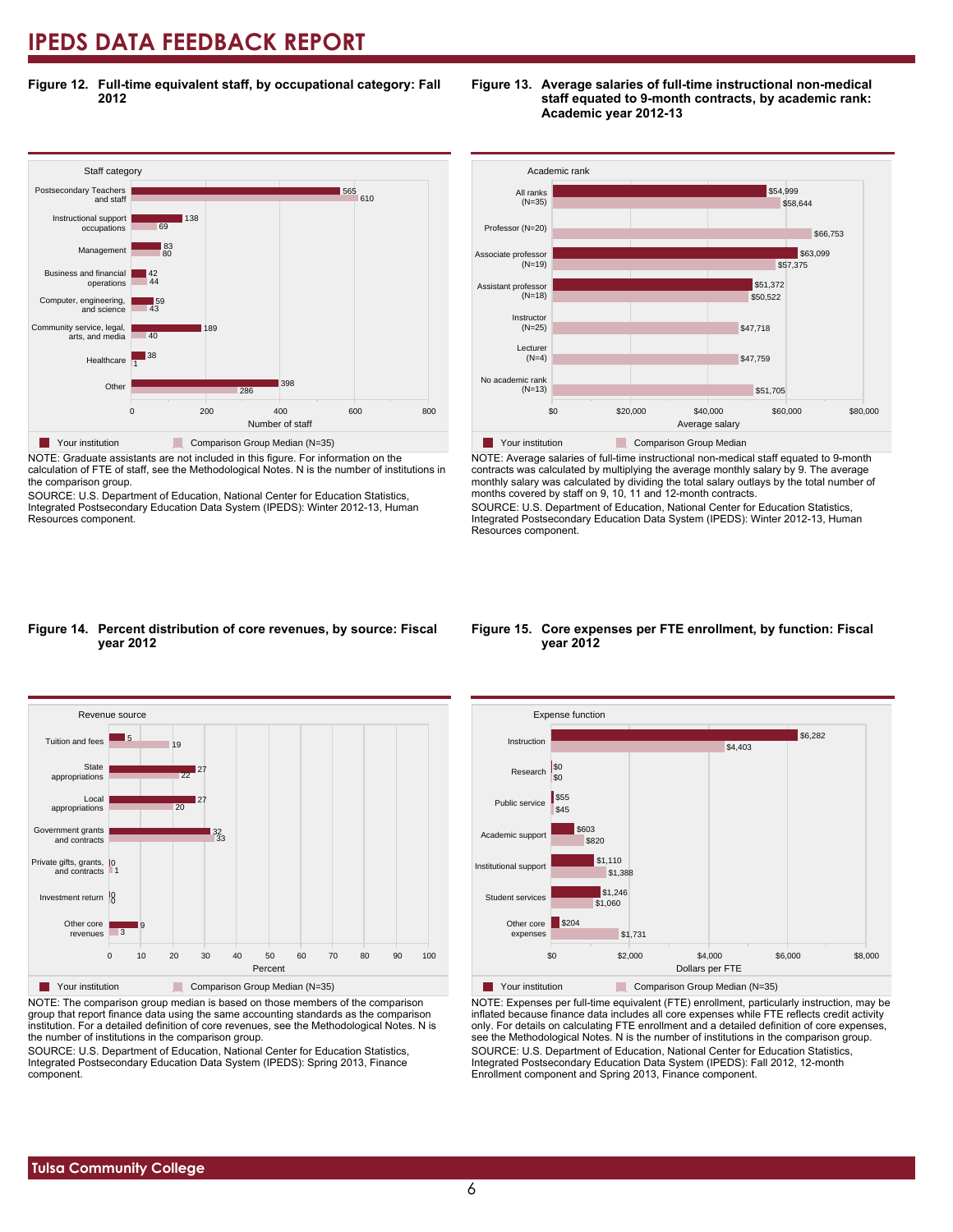### **METHODOLOGICAL NOTES**

#### **Overview**

This report is based on data supplied by institutions to IPEDS during the 2012-13 data collection year. Response rates exceeded 99 percent for most surveys. Detailed response tables are included in IPEDS First Look reports, which can be found at [http://nces.ed.gov/pubsearch/getpubcats.asp?sid=010.](http://nces.ed.gov/pubsearch/getpubcats.asp?sid=010)

#### **Use of Median Values for Comparison Group**

The value for the comparison institution is compared to the median value for the comparison group for each statistic included in the figure. If more than one statistic is presented in a figure, the median values are determined separately for each indicator or statistic. Medians are not reported for comparison groups with fewer than three values. Where percentage distributions are presented, median values may not add to 100 percent. The IPEDS Data Center provides access to all of the data used to create the figures included in this report.

#### **Missing Statistics**

If a statistic is not reported for your institution, the omission indicates that the statistic is not relevant to your institution and the data were not collected. Not all notes listed below may be applicable to your report.

#### **Use of Imputed Data**

All IPEDS data are subject to imputation for total (institutional) and partial (item) nonresponse. If necessary, imputed values were used to prepare your report.

#### **Data Confidentiality**

IPEDS data are not collected under a pledge of confidentiality.

#### **Disaggregation of Data by Race/Ethnicity**

When applicable, some statistics are disaggregated by race/ethnicity. Data disaggregated by race/ethnicity have been reported using the 1997 Office of Management and Budget categories. Detailed information about the race/ethnicity categories can be found at <http://nces.ed.gov/ipeds/reic/resource.asp>.

#### **Cohort Determination for Reporting Student Financial Aid and Graduation Rates**

Student cohorts for reporting Student Financial Aid and Graduation Rates data are based on the reporting type of the institution. For institutions that report based on an academic year (those operating on standard academic terms), student counts and cohorts are based on fall term data. Student counts and cohorts for program reporters (those that do not operate on standard academic terms) are based on unduplicated counts of students enrolled during a full 12-month period.

#### **Description of Statistics Used in the Figures**

#### *Average Institutional Net Price*

Average net price is calculated for full-time, first-time degree/certificateseeking undergraduates who were awarded grant or scholarship aid from the federal government, state/local government, or the institution anytime during the full aid year. For public institutions, this includes only students who paid the in-state or in-district tuition rate. Other sources of grant aid are excluded. Average net price is generated by subtracting the average amount of federal, state/local government, and institutional grant and scholarship aid from the total cost of attendance. Total cost of attendance is the sum of published tuition and required fees, books and supplies, and the average room and board and other expenses.

For the purpose of the IPEDS reporting, aid received refers to financial aid that was awarded to, and accepted by, a student. This amount may differ from the aid amount that is disbursed to a student.

#### *Core Revenues*

Core revenues for public institutions reporting under GASB standards include tuition and fees; state and local appropriations; government grants and contracts; private gifts, grants, and contracts; sales and services of educational activities; investment income; other operating and nonoperating sources; and other revenues and additions (federal and capital appropriations and grants and additions to permanent endowments). Core revenues for private, not-for-profit institutions (and a small number of public institutions) reporting under FASB standards include tuition and fees; government appropriations (federal, state, and local); government grants and contracts; private gifts, grants, and contracts (including contributions from affiliated entities); investment return; sales and services of educational activities; and other sources. Core revenues for private, forprofit institutions reporting under FASB standards include tuition and fees; government appropriations, grants, and contracts (federal, state, and local); private grants and contracts; investment income; sales and services of educational activities; and other sources. At degree-granting institutions, core revenues exclude revenues from auxiliary enterprises (e.g., bookstores, dormitories), hospitals, and independent operations. Nondegree-granting instituions do no report revenue from auxiliary enterprises in a separate category. These amounts may be included in the core revenues from other sources.

#### *Core Expenses*

Core expenses include expenses for instruction, research, public service, academic support, institutional support, student services, scholarships and fellowships (net of discounts and allowances), and other expenses. Expenses for operation and maintenance of plant, depreciation, and interest are allocated to each of the other functions. Core expenses at degree-granting institutions exclude expenses for auxiliary enterprises (e.g., bookstores, dormitories), hospitals, and independent operations. Nondegree-granting institutions do not report expenses for auxiliary enterprises in a separate category. These amounts may be included in the core expenses as other expenses.